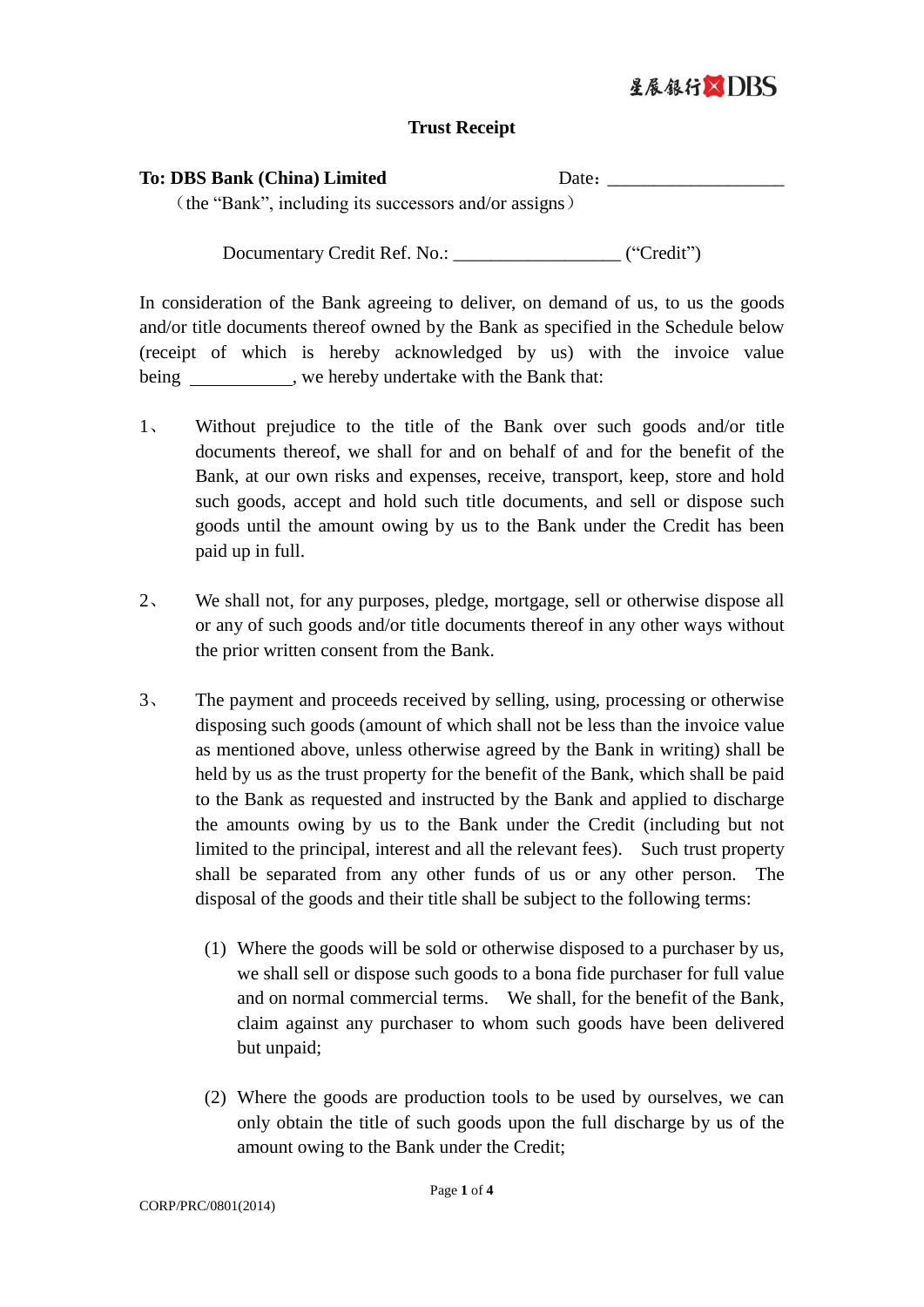- (3) Where the goods are raw materials to be used by us for processing upon which the goods will be changed in its original form or will be without its original mark, the Bank shall enjoy the title of the finished products, semi-manufactured products or any other products resulted from such processing. The proceeds received by selling such finished products, semi-manufactured products or any other products shall be held by us as the trust property for the benefit of the Bank and applied to discharge the indebtedness or obligations in relation to the Credit.
- 4、 We shall forthwith on demand by the Bank provide the Bank with any information with respect to the goods, the location and the sales plan or the disposal thereof. We hereby irrevocably further agree and undertake that, we shall hold and/or exercise in trust for and for the benefit of the Bank all the indemnities or claims made or to be made against the seller under the import/export contracts or the purchaser of such goods disposed by us, and be ultimately liable for any indemnities or claims made or to be made by such seller or purchaser with respect to such goods.
- 5、 The Bank, its officers or agents may at any time give instructions with respect to the disposal of such goods, and may at any time inspect such goods, and/or take possession thereof.
- 6、 We shall at our own expenses purchase and maintain insurance for such goods with an insurance company acceptable to the Bank against all risks for similar transactions and such other risks as the Bank may require from time to time with the Bank being the first priority beneficiary, to the extent that the insured value shall be at least 110% of the invoice value as mentioned above. We shall hold the insurance policy and any amount received thereunder for and on behalf of the Bank. In the event that there are any losses or damages to such goods, we shall forthwith claim indemnities against the insurance company to request the compensation from the insurance company and transfer any amount recoverable from the insurance company to the Bank in time.
- 7、 The Bank is entitled to at any time, at its sole discretion, cancel the trust arrangement hereunder without notice to or consent from us. We shall forthwith upon request by the Bank and at our costs return to the Bank the goods or the unsold portion and/or title documents thereof in accordance with the instructions of the Bank.
- 8、 Where all or any part of the goods under this Trust Receipt is sold to the relevant purchaser, the Bank is hereby authorized to, at its sole discretion,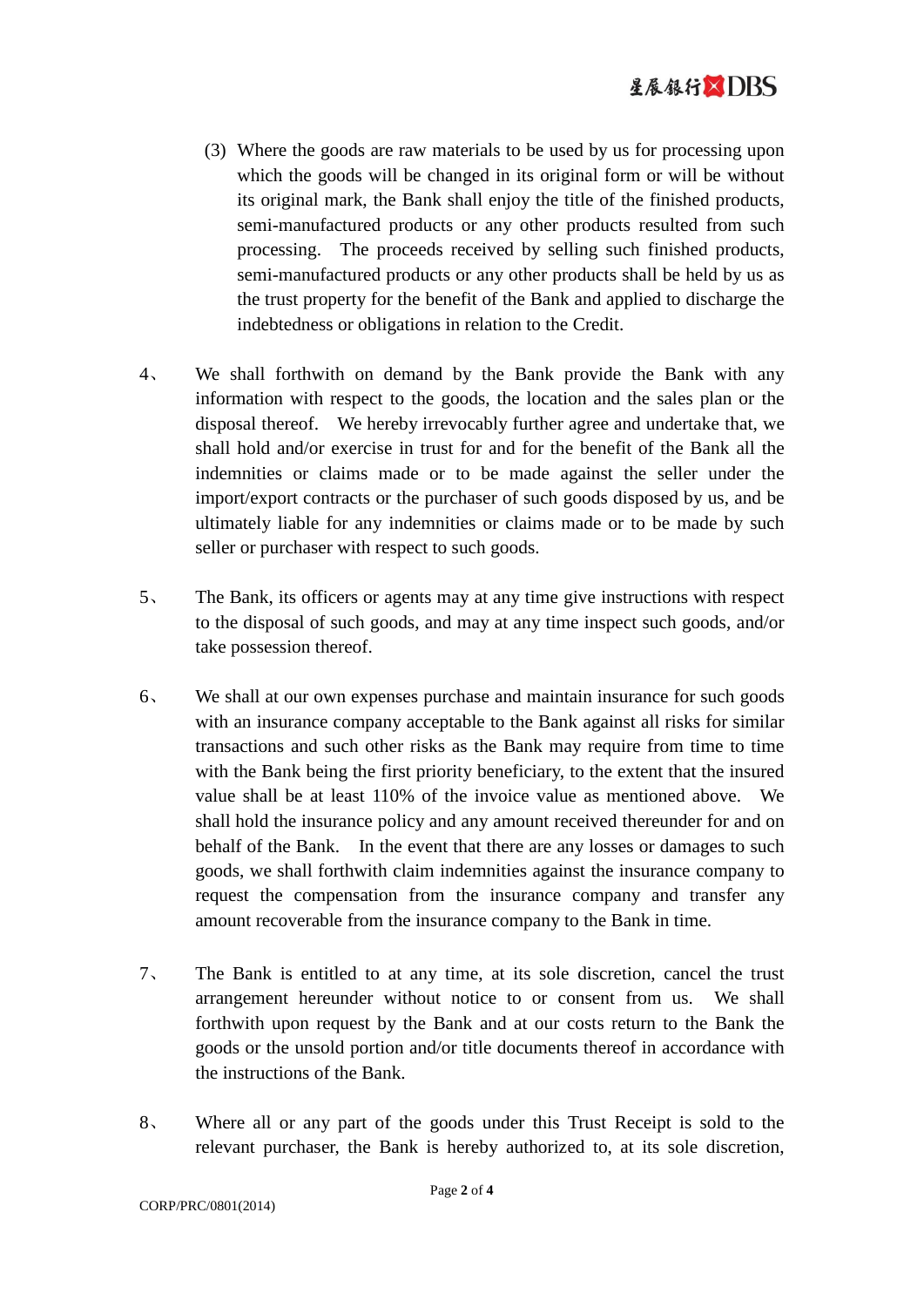directly collect purchase payment or other amount from such purchaser, without notice to or consent from us.

- 9、 This Trust Receipt shall be governed by and construed in accordance with the law of the People's Republic of China.
- 10、 We fully understand and hereby irrevocably agree to be subject to this Trust Receipt and other agreements or documents signed between us in relation this Trust Receipt. We and our counterparty shall fulfill our anti-money laundering, anti-terrorist financing and anti-tax evasion obligations and responsibilities according to the relevant state provisions.
- 11、 In relation to the facilities secured/guaranteed by offshore entities/individuals ("Offshore Security"), we hereby declare that, at the time of this drawdown/utilization of facilities, there is no existing default or outstanding amount payable by us to the offshore entities/individuals under any transaction supported by the Offshore Security (including the transactions we entered with you or any other financial institutions). We further undertake and confirm that all the information in relation to transactions supported by the Offshore Security shall be true, complete and accurate and we shall promptly notify you in writing of any change to such information. We acknowledge that if the Offshore Security is enforced, before full satisfaction of indebtedness owing by us to the offshore entities/individuals, we shall not execute any documents for transactions supported by Offshore Security and new drawdown/facilities will not made under the existing facility document supported by Offshore Security.
- 12、 We hereby undertake to comply with all the regulation (including its update time to time) issued by regulatory or supervisory authorities which shall be deemed as part of these terms herein.
- 13、 This Trust Receipt is prepared in both Chinese and English versions. Whenever there is any inconsistency between the Chinese version and the English version, the Chinese version shall prevail.



Authorized Signature(s) & Company Specimen Chop

\_\_\_\_\_\_\_\_\_\_\_\_\_\_\_\_\_\_\_\_\_\_\_\_\_\_\_\_\_\_\_\_\_\_\_\_\_\_\_\_\_\_\_\_